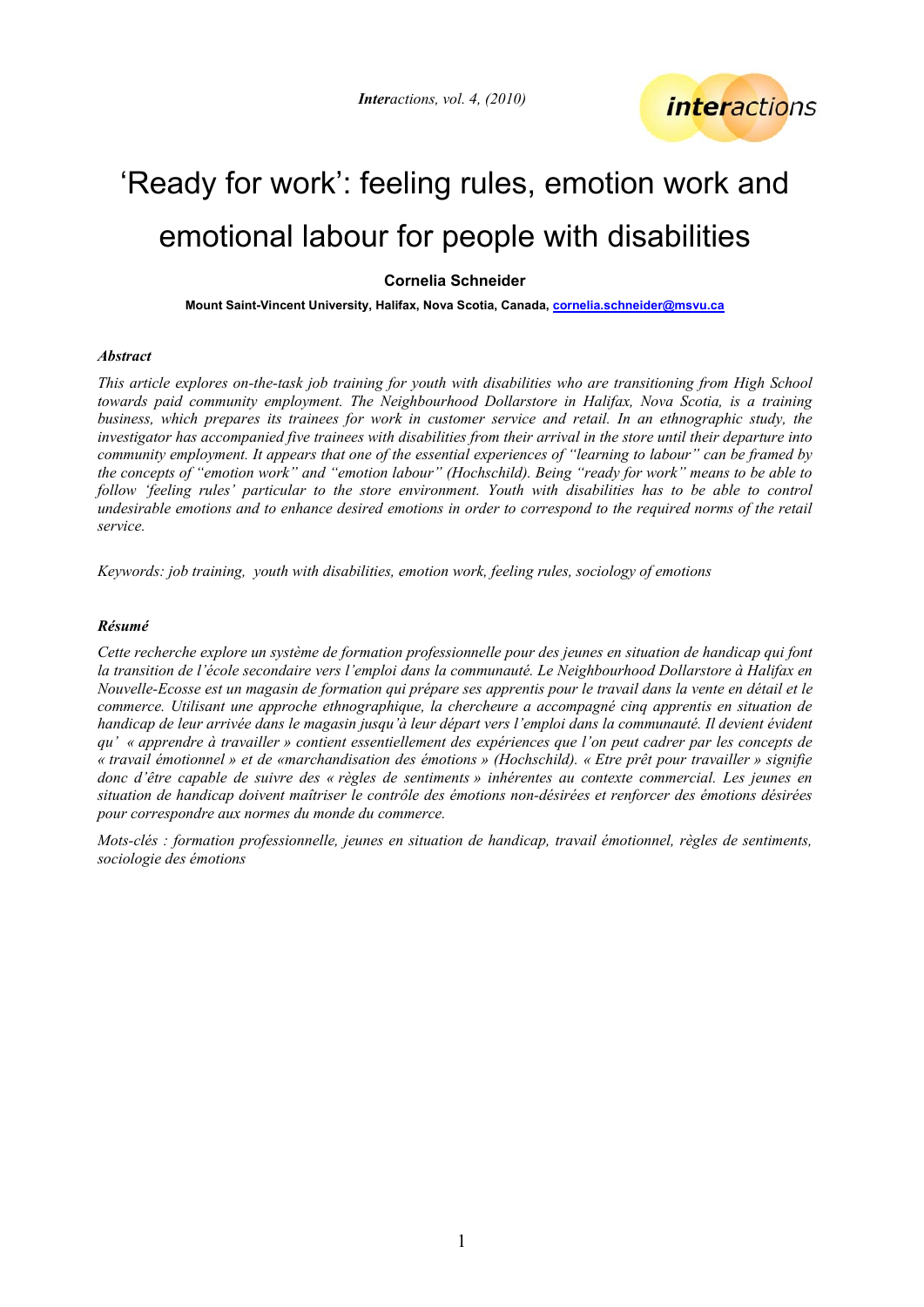# **1. Disability and the transition into paid employment**

The inclusion of people with disabilities into the labour market is an endeavour with big challenges. Currently, internationally, one can affirm that the unemployment rate for people with disabilities is at least twice as high as for those who have no disability<sup>[1](#page-1-0)</sup>. In the wake of the Declaration of the Rights of Persons with Disabilities, and the promotion of inclusive education in educational systems<sup>[2](#page-1-1)</sup>, the enhancement of labour market participation is another important step to social participation and economic self-sustainability of people with disabilities, as outlined in article 27 of the UN Convention of the Rights of Persons with Disabilities.

However, the question of training of people with disabilities remains an important issue in the advancement of their employment. The able-ist work environment in most community employment turns work into a challenge for people with disabilities, in terms of flexibility and aesthetics (Wilton, 2004). How to prepare people with disabilities for this environment? How to accommodate the specific challenges they are facing in the labour market? Does school give them a thorough preparation for those challenges? What does it mean to be "ready for work and employment"? How do the people with disabilities themselves experience those challenges? The present study will draw on ethnographic material collected in a training business for people with disabilities. Using the framework of sociology of emotions (Hochschild, 1979; Bolton & Boyd, 2003; Wilton, 2008), the article will show the elements going beyond what we consider the necessary formal skills to obtain and retain employment in a capitalist environment.

# **2. Sociology of emotions, emotional work and emotional labour**

The sociology of emotions as a framework of research has been slowly growing since the 1970s with Hochschild's groundbreaking work on emotion work and feeling rules analyzing the workplace of flight attendants (Hochschild, 1979 and 1983). For the current study, the concepts of emotion work, emotion labour and feeling rules provide an extremely interesting framework when it comes to professional training and employment of people with disabilities. Wilton (2008) has been the first to use this framework in his article "Workers with disabilities and the challenges of emotional labour". The present article will expand on this framework within a training setting for people with disabilities.

The sociology of emotions uses an interpretive framework, referring back to the work of Goffman (1959) about the presentation of self in everyday life. Sociologists of emotions have made it clear that emotions are socially and culturally constructed and not simply innate: "Language […] contributes to the cultural construction of emotions and is a means by which we participate in creating a shared sense of what emotions are" (Jackson 1993, p. 207). Thoits (1993, p. 318) summarizes the four different components that create an emotion: "(a) appraisals of a situational stimulus or context, (b) changes in physiological or bodily sensations, (c) the free or inhibited display of expressive gestures and (d) a cultural label applied to specific constellations of one or more of the first three components." Hochschild (1979, p. 557) studies emotion work and feeling rules, positing "an actor capable of feeling, capable of assessing when a feeling is 'inappropriate,' and capable of trying to manage feeling."

Amongst other social settings, the workplace, especially the service industry (e.g. retail) requires management of feelings at stake in interactions between customers and employee, the management and the employee as well as amongst coworkers. For example, we expect an employee to be friendly and supportive of a customer's wishes, even if the customer is rude and very demanding. In the context of the work place, emotion work which is part of any person's social life, turns into emotional labour, as it becomes part of the labour process. "It becomes patently obvious that organisations are, indeed, emotional arenas and that the management of emotion plays a large part in organisational life. Feelings are managed according to invisible social guidelines, emotions are controlled according to the organisation's rules and regulations; and depending on occupational group, emotion management may be carried out according to professional norms." (Bolton, 2000, p. 167). These invisible social guidelines might be extremely difficult to capture for persons with disabilities, if they are not made obvious to them.

<sup>&</sup>lt;sup>1</sup> See Factsheet "Employment of persons with disabilities" retrieved from

<span id="page-1-0"></span>http://www.un.org/disabilities/default.asp?id=255

<span id="page-1-1"></span><sup>&</sup>lt;sup>2</sup> See the UN Convention on the Rights of Persons with Disabilities, Article 24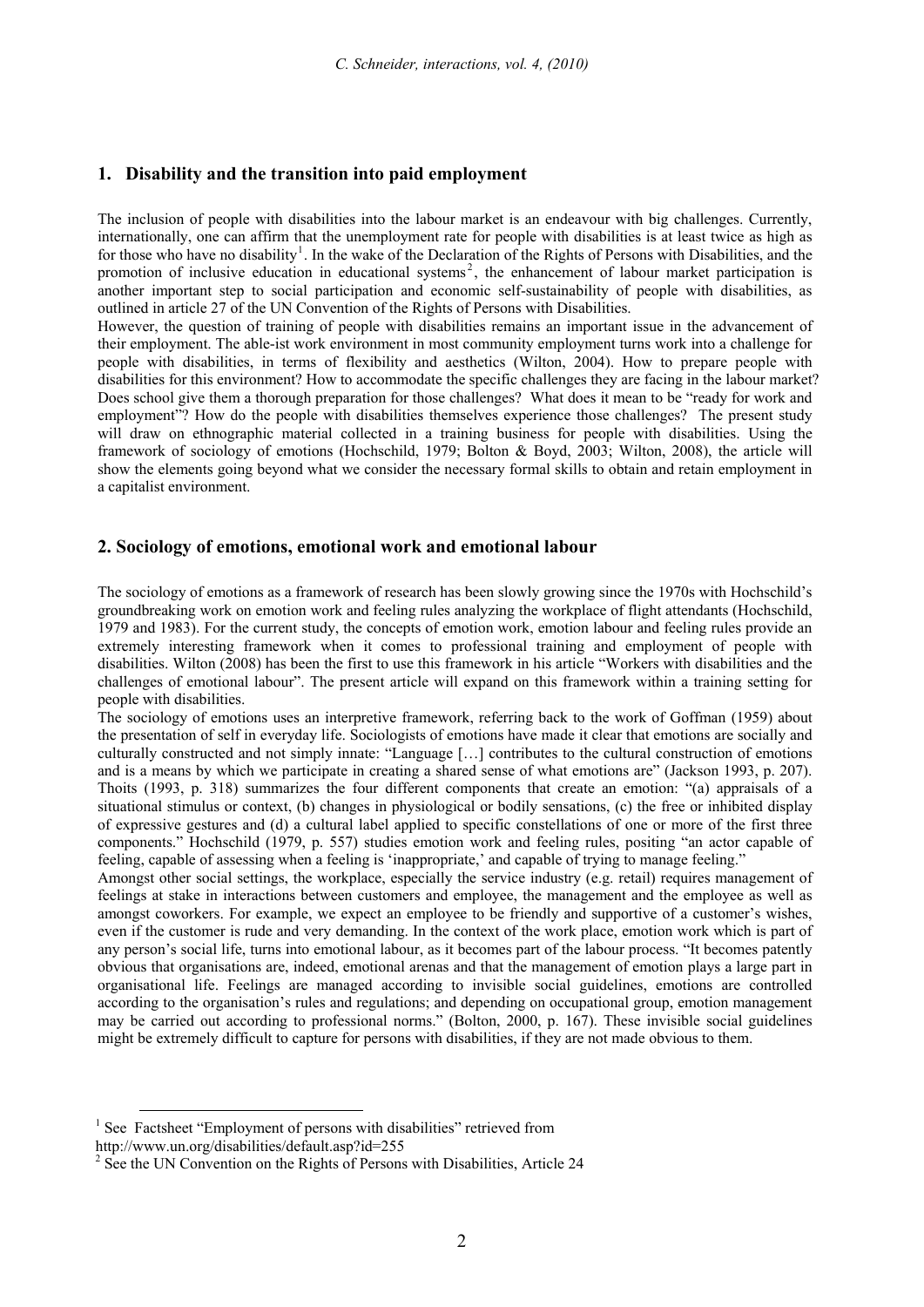Emotion work can be defined as "the act of trying to change in degree or quality an emotion or feeling. To 'work on' an emotion or feeling is […] the same as to 'manage' an emotion or to do 'deep acting'. […] 'emotion work' refers to the effort – the act of trying – and not the outcome, which may or may not be successful." (Hochschild, 1979, p. 561). The cases presented below will show how difficult emotion work might be for people with disabilities. Hochschild recognizes that social actors are able to do emotion work which will be used in the labour process as a commodity. She distinguishes between 'surface acting' and 'deep acting': Actors act for the sake of their labour requirements. But only become really successful if they reach the stage of deep acting, if they are actually embodying the role they have taken on : "offering cynical performances in the form of 'surface acting' results in ultimate alienation from one's 'true self' and deep acting, that is efforts to conjure up sincere performances, results in 'altering' one's self" (Bolton & Boyd, 2003, p. 290).

Reconceptualizing Hochschild's original framework, Bolton & Boyd (2003, p. 295) establish a typology of emotion management that distinguishes four types: pecuniary, prescriptive, presentational and philanthropic (the latter two can be considered together as social feeling rules). Pecuniary emotion management refers to the instrumental motivation of being commercially successful, while prescriptive emotion management is the one expected by one's professional and organisational status. The presentational and philanthropic emotion management refers to what the actor already brings in from his/her lifelong socialization and goes beyond the concrete workplace situation. Actors, "[…] during a social encounter in the workplace may well perform 'presentational' emotion management, while in direct, face-to-face contact with a customer of the company, they may be expected to perform 'pecuniary' emotion management as a means of producing 'customer contentment' or, equally, they can decide on whether to offer 'philanthropic' emotion management as an extra 'gift'." (Bolton & Boyd, 2003, p. 295). Bolton & Boyd's framework ultimately attributes more agency to the individual, as s/he can decide how far to go in the emotion work. Hochschild's original conception only offered the possibilities of 'surface acting' and 'deep acting' which means that for doing successful emotion work, the individual has to reach the stage of deep acting, which means that individuals really embody the desired feeling, which in turn can lead to the individual's alienation.

Given the aspects developed above, the question arises how young adults with disabilities, that we consider as actors in social settings, deal with those implicit challenges of emotion work when they 'get ready' for community employment. How do they become actors? Are they able to immerse themselves into a desired role? Is it their desire to play that role? This ethnographic study reveals that the formal skills required for working in a retail store are only one part of the learning process, and appear to be attainable in a shorter amount of time. The different formal tasks, as for example receiving, merchandising or working on cash, were acquired rather quickly over the observed period. But anything related to what we call here emotion work turned out to be a big challenge for many participants in this training programme.

# **3. "Getting ready for work": managing emotions**

# 3.1 The Neighbourhood Dollarstore

The Neighbourhood Dollarstore is a training business located in Halifax, Nova Scotia (Canada) and run by Affirmative Industries Nova Scotia. It offers people with disabilities an opportunity to learn to work in a store that is open to the public. 'Ready for work' is the slogan of the programme, which can be found for example on the letterhead of the store. Trainees (who are called employees in the store, even if they are unpaid) benefit from a close accompaniment by several job coaches. They learn the basic principles of the retail (and customer service) industry, as, for example, receiving, pricing, merchandising, doing cash, doing customer service, inventory etc. The idea behind having a training business is to provide hands-on experience in a setting that allows mistakes and that gives trainees the time to get used to the expectations at their own pace.

The different tasks in the store are organized in a somewhat hierarchical manner. Trainees start off in the backroom receiving items, pricing, then starting to do merchandising in the store at the same time as being available for customer service. "Being on cash" is the last task employees usually start doing in the store, it comes after all the other things as receiving, merchandising, closing and cleaning duties. It therefore signifies a huge step forward for the employees once they are allowed to "do cash" with real money and real customers (before the "real cash", there is also a training cash machine with play money with which coworkers train each other).

The store is located in a residential area in the northern end of the Halifax peninsula beside a grocery store and several other businesses. The area is home to a socially and ethnically diverse population who appreciates the existence of the store, as it offers a range of products (household, hardware, beauty, toys, gift cards and bags, stationary as well as seasonal items) to very competitive prices, around one dollar or a little bit more. Trainees are "recruited" from mainly two programmes. The first one being related to a Youth Transition Programme that supports and coaches youth with learning disabilities to transition from an inclusive school setting into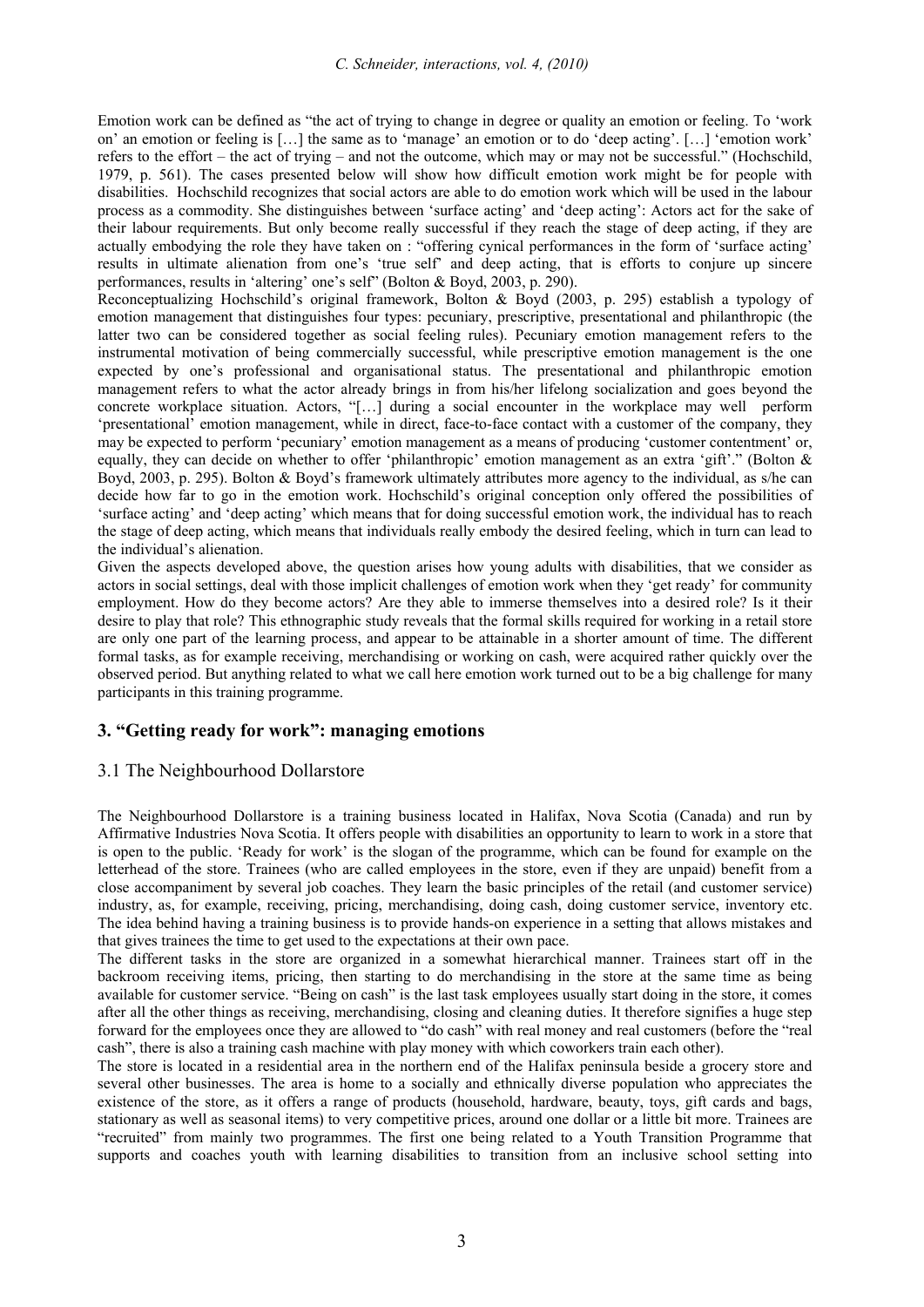employment, a joint project of Affirmative Industries Nova Scotia, Independent Living Nova Scotia and Halifax Regional School board. The second one relates to a rehabilitation programme for people with a mental health history. Thus, the trainees have very diverse backgrounds and a broad age range, the youngest being 19 years old and the oldest 61. The store manager assigns them to shifts, which last in average 4 hours (generally shorter in the beginning, and longer once employees are getting closer to moving into paid employment). After a period of 12 weeks, they undergo a review with the store management and the job coaches giving a recommendation about future steps to be taken to move the person into paid employment, how much time and what additional support the trainees might need to get ready. The trainees are encouraged to set their own learning goals on a "Ladder of Success" (which is a poster in the lunchroom of the store depicting a ladder where trainees can leave sticky notes, containing for example: "speak up" or "improve on cash") in order to reach their potential. It serves as a visual support for reminding trainees of what they want/need to attain as a next step. The employees are also writing job journals to keep track of what they did and how they evaluate their own performance from shift to shift.

The store management also puts a strong emphasis on peer support inside the store. 'Senior employees' helping the new ones to find their way in the store, and showing them how to accomplish the different required tasks. Over time, the employees are getting more autonomous and are generally able to work more by themselves, but the mutual support stays an important element in the conception of the work. This requirement of peer support is supposed to develop a sense of collegiality which will ultimately help them to connect with coworkers in their future workplaces.

# 3.2 Methodology of the study

Life in the store has been studied for over a year in an ethnographic approach<sup>[3](#page-3-0)</sup>. In an effort to be as close as possible to the experience of the arriving trainees, the principal investigator and a research assistant<sup>[4](#page-3-1)</sup> have been part of the employees in the store setting and started their job training at the same time with a cohort of youth with learning disabilities related to the programme at the Community College. The majority had just graduated from High School where they had been on Individual Programme Plans in an inclusive setting. It appeared to be important not to occupy a hierarchically higher role than the other employees were, as the focus of the study was on the lived experience of the employees themselves. Thus, both investigators underwent the same training with the same duties, assignments and tasks. Nevertheless, it was not an "undercover" investigation, as both had disclosed their identity to the store management, the trainees' parents and the trainees themselves. All parties had signed letters of informed consent as approved by the University Research Ethics Board and had the right to pull out of the project at any time. Some trainees chose not to participate in the project but agreed to have the investigators in the store during their shift, as long as they would just work with other coworkers. Another trainee joined later in the project once she knew the investigators better and felt safe enough to participate. One parent would not give consent to her son's participation despite his strongly expressed desire to be involved. This questions the role of parents as gatekeepers (Christensen & Prout, 2002 ; Alderson & Goodey, 1996).

Doing an ethnographic inquiry in a Dollarstore is a very challenging enterprise, as only a certain amount of employees and job coaches are present during any time of the day and the week. Customers enter and leave the store (and were informed by a poster about the ongoing project). Some of the employees left the store before the end of the observational period, for several reasons: some of them moved into paid employment, some continued working at another training business, and some of them considered that the programme did not fit their needs. Thus, the constellation of the observed group of participants could change frequently and quickly, which was a particular challenge to this ethnographic research project. There was no moment at any time of the research where all participants would be in one place at the same time.

Thus, altogether, the research project had 20 employees participating at one moment or the other, with some moving on into employment, some leaving the store because of health issues or family reasons, some continuing their education at Community College or in other settings. This article will focus on five of them in order to extrapolate types of emotion work that needed to be acquired in the store. This case study methodology aims at presenting five characteristic cases of the types of emotion work that were (or not) acquired in the store setting (Flyvbjerg, 2006). Throughout the year, the investigators attempted to do at least one four-hour shift per week in the store (and more during the first twelve weeks from September to December), as well as social activities (Christmas party, a hockey game, a dance evening). Activities, interactions and events were recorded in field notes once the shift was over. As the principal investigator is also living in the same neighbourhood, it was easy for her

<span id="page-3-0"></span><sup>&</sup>lt;sup>3</sup> The study is currently continuing under the form of semi-directed interviews with former trainees, job coaches and customer surveys.

<span id="page-3-1"></span><sup>&</sup>lt;sup>4</sup> The author would like to thank her research assistant Kate O'Neill for her extremely valuable contribution to this research project.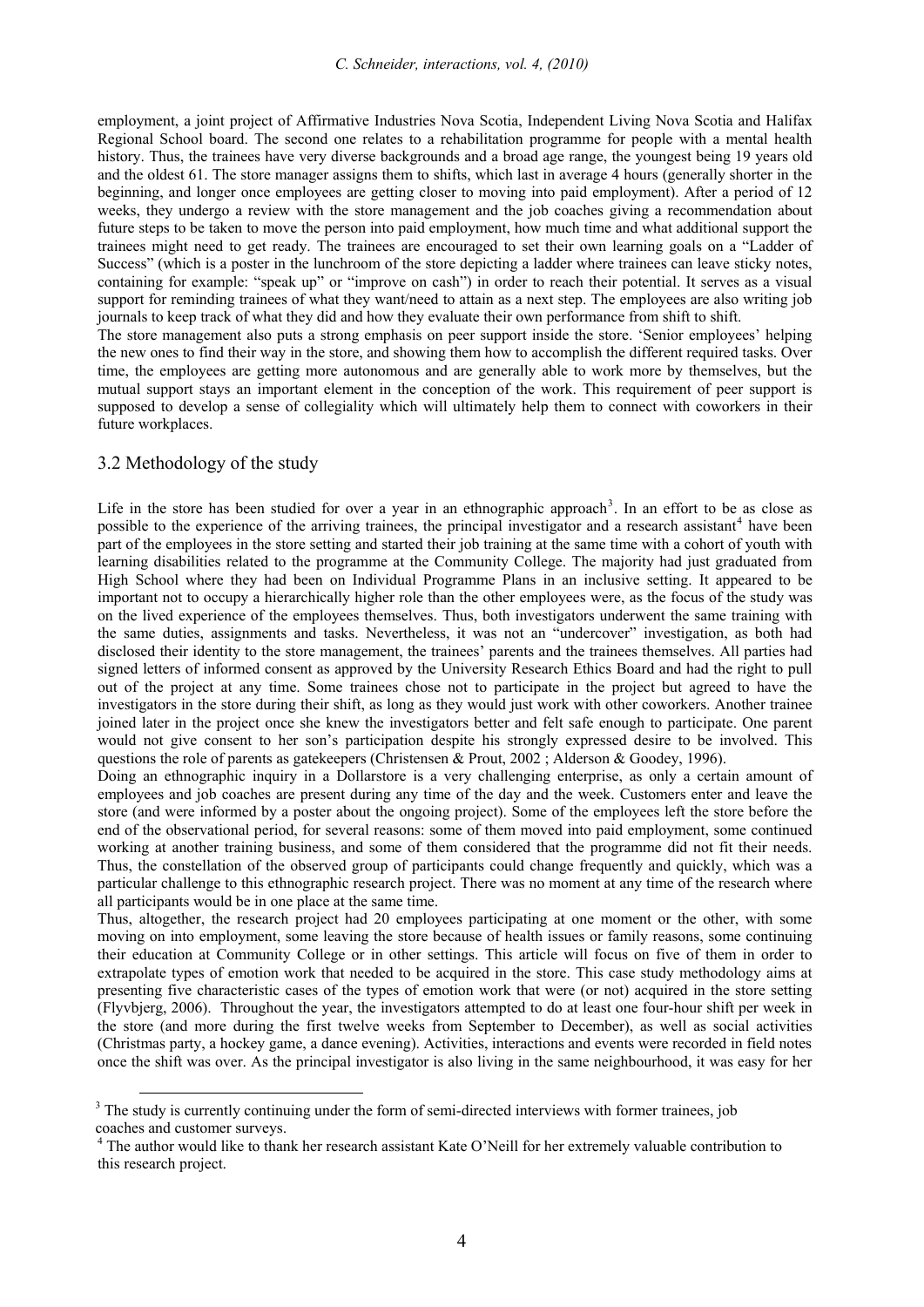to return home and quickly record the fieldnotes without forgetting too many details and therefore allow "thick description" (see Geertz, 1973) of the developments in the store. As the investigator had chosen to take on the role of an employee, she did not have any access to medical records, school files or other official documentation, as she chose to experience her coworkers as she would have in any other social setting. This methodological choice explains why the following descriptions of the different trainees do not include elements about their medical history or their educational past, as the participants themselves chose what they wanted to disclose to the investigators. It turns the focus away from a medical model of disability towards the social model, observing how disability is created (or not) in the interaction between the individual and its environment.

Once the first participants started to move on into paid employment, the investigator also started conducting semistructured interviews with them about their experience, difficulties, past, present and future of their life course transition. It turned out that taking on the role of an employee was a very fruitful choice, as the employees generally connected well with the investigators, considering them to be "part of the crowd" (as one participant articulated it). However, some employees needed to be reminded in the beginning that the investigators were not job coaches, when, for example, they came over to ask them what to do next after having finished a task. Others, on the other hand, considered the investigators almost in the role of an "older sister" that they could share some secrets with (which was especially true for several 19-20 year old women who liked to talk with her about their boyfriends). Of course, stripping off the role of the university assistant professor or the student enrolled in the teacher education-programme and being part of the employees who start "from scratch" was at times a challenge for the investigators who tried not to correct, or to judge actions of her coworkers that obviously appeared to be going against store rules or assignments given by the job coaches. It could mean, at times, to be considered by customers as a trainee with disabilities or mental health issues. It appears that the investigators, too, had to do emotion work in order to fit with the group, as the professional habits of an educator or a professor did not fit the desired role in the store. The following analysis will mainly draw from the field notes taken during the year of participating observation in the store, as they reveal how five of the trainees were "getting ready" for employment. Obviously, the present study draws from a micro-sociological framework, focussing on a very specific context. Thus, it cannot claim to be a representative study of what job training is in any given setting and its generalization should be carefully considered. However, the five different cases represent strong characteristics of what has been observed in the store over the full year of observation. They appear to be "critical cases" (Flyvbjerg, 2006, p. 230) of doing emotion work in this training business, as they visualize well the implicit expectations of the training business.

# 3.3 Starting off – the investigator's expectations

When starting to be trained with the other employees in the programme, the principal investigator discovered all the different tasks that need to be covered in the store: receiving, merchandising, customer service on the shop floor, cashier duties, closing duties, cleaning the facilities. Knowing that this is a professional training business, one would naturally expect that the main focus is on the skills that are to be learned for these tasks. Being part of the employees for several months, it turned out that most of the work is not about learning the tasks themselves. The element that makes them to be "ready for work" is in the field of what Hochschild and others qualify as "emotion work", adjusting emotions and their expression in the given social setting. This endeavour might be more challenging for people with disabilities, supposedly for two reasons: firstly, their impairment and physical appearance: "recognizing that workplace cultures are often implicitly ableist draws attention to the fact that disabled workers must often expend considerable extra emotional energy in their efforts to conform" (Wilton, 2008, p. 371). Physical appearance and/or the particular impairment seem at times incompatible with the workplace norms. Secondly, we may also ask if their preceding socialization and education has helped them to learn and understand implicit feeling rules. Does the fact of being impaired actually exempt at times from doing certain types of emotion work? Do we allow children and youth with disabilities to play another role than being disabled? Do we consider them to be 'trapped' in their disabled body (phrases like "she does not know better" or "she can't help it" would be characteristic for this observation)? Do we put enough emphasis on their ability to take up different roles, and to use this flexibility in different social settings? Ultimately, how much agency is possible for people with disabilities?

# 3.4 How to become a worker

The store orientation that the investigators participated in set immediately the tone on what will become part of emotion work. Dress code, organization of the shifts, accepting the supervisors' authority, rules about bathroom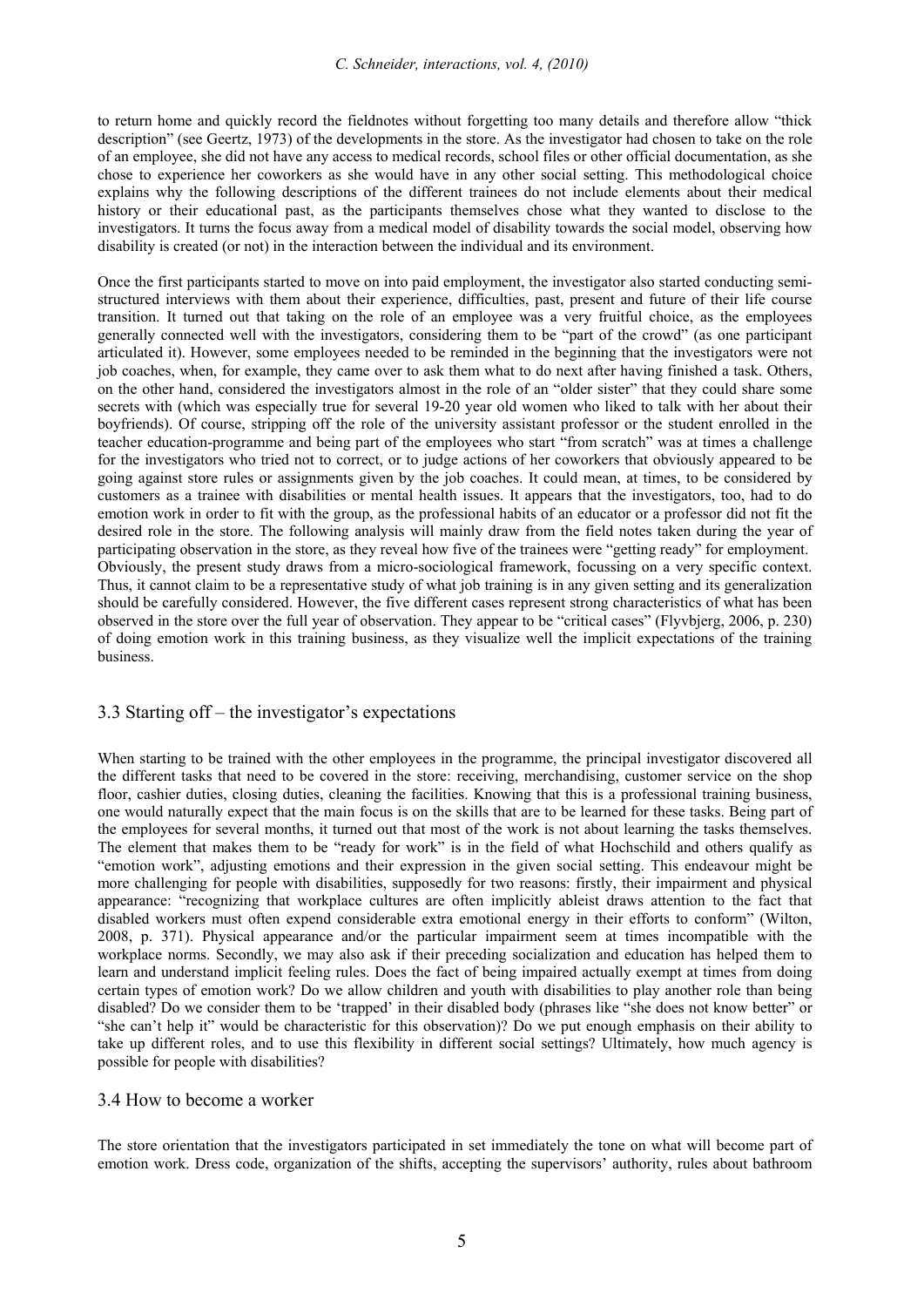breaks are made explicit to the trainees, and mark a shift from what they are used to from their school environment. It is the normative environment of the workplace. Had they had more freedom in the school setting (except for some private schools, there is no dress code in schools, students are mostly leaving the classroom freely to go to the bathroom during class hours, absence policies are not consequently reinforced, and some teachers appear to be less strict than the store supervisors), the trainees are getting confronted from day one to the very different norms of the work environment. They have to learn to accept the assignment of shifts no matter if these occur early or late, on weekends or holidays. They are expected to be there on time and appropriately dressed. They have to learn to be responsible for themselves, which means for instance that the supervisors do not allow their parents to call in sick for them. They have to negotiate their issues with the supervisor herself, they have to learn to come to work themselves, without being dropped off by their parents. They are expected to have manners, and to be courteous with staff, supervisors and customers, even in case any of those is not respectful with them. It is about keeping the right distance with other staff and the customers, to be friendly without being invasive. Like Hochschild's flight attendants (Hochschild, 1983) who have to manage their emotions in the flight cabin and be able to deal with any type of passenger in a restricted space, trainees are expected to do similar emotion management in that store, in interaction with customers, supervisor and coworkers. This signifies in the first place to realize that, once in the store, their immediate needs, desires and feelings are becoming secondary to the customers' needs – the customer is king. Besides, there are also moments of boredom (Collinson, 1992) and fatigue (Wilton, 2008) that need to be managed. Resisting the desire to sit down, or not to do any work, or not to become disruptive (which might happen to bored children at school), also becomes part of emotion work in a store setting. The advantage of ethnographic work is that the investigators could experience the same temptations and challenges that every trainee underwent throughout the time in the store. Fatigue, the urge to sit down, to chat with coworkers or supervisors, to feel aggressive about other coworkers or to simply not show up at work were at times experienced by the investigators themselves and helped to understand the process of managing these emotions.

Of course, as the store is a training business and gives the trainees a space to experience and train for community retail, most of these aspects are not acquired yet once the trainees enter the store. But in order to 'get ready' for work, trainees will need to master as much as possible all of the above in order to get a recommendation to move on into paid employment. And the faster they understand how to manage emotions in a store setting, the faster they will be ready to move on. In the following, the article will introduce five young men who participated in the research project with very different personalities – we will characterize them with an attribute that appears throughout the researchers' fieldnotes<sup>3</sup>: "Jonathan the talker", "James the bragger", "Neil the invisible", "Peter the grumpy", "Daniel the reliable". They represent the very different types and challenges of emotion work to be learned in the store. They all started working in the store around the same time with the investigators and attended the same orientation meetings with the exception of Neil. Neil, despite being in the same age category than his peers, was also not part of this cohort that had both school days at the Community College and shifts in the store. The following section will mostly draw from the investigators' fieldnotes, which display events that occurred over the year of observations. Although they might at times appear to be anecdotic, they exemplify the different challenges and evolutions that the five participants went through.

## *3.4.1"Jonathan the talker"*

Jonathan was 19 years old once he started the programme after having graduated from High School the year before. He was very visible from day one, as he attended the store orientation and would not stop asking questions and telling stories that he considered to be related to the aspects just evoked by the job coach. He considered himself to be "a good communicator", which had been encouraged over the years by his family. Starting to work in the store, one would hear him a lot engaging openly into conversations with customers and coworkers. Analyzing the field notes related to him, the words "talker", "talkative", "talking mood" are constantly characterizing his action in the store.

> "[the jobcoach] assigns me first with Jonathan to do some merchandising, putting new items in the shelf. Jonathan is so talkative; he keeps talking about everything that comes to his mind, including stories about his father [...] He also talks very loudly, so that probably half the store can hear him." (Field notes 2008-11-20)

In regards to customer relations, Jonathan easily communicates with them, and is not shy to offer his help. However, engaging in a conversation for him does not signify a "pecuniary emotion management" (Bolton & Boyd, 2003, p. 299) to fulfill customer contentment, but rather to talk about his own needs:

<span id="page-5-0"></span> <sup>5</sup> all names have been modified in order to guarantee confidentiality.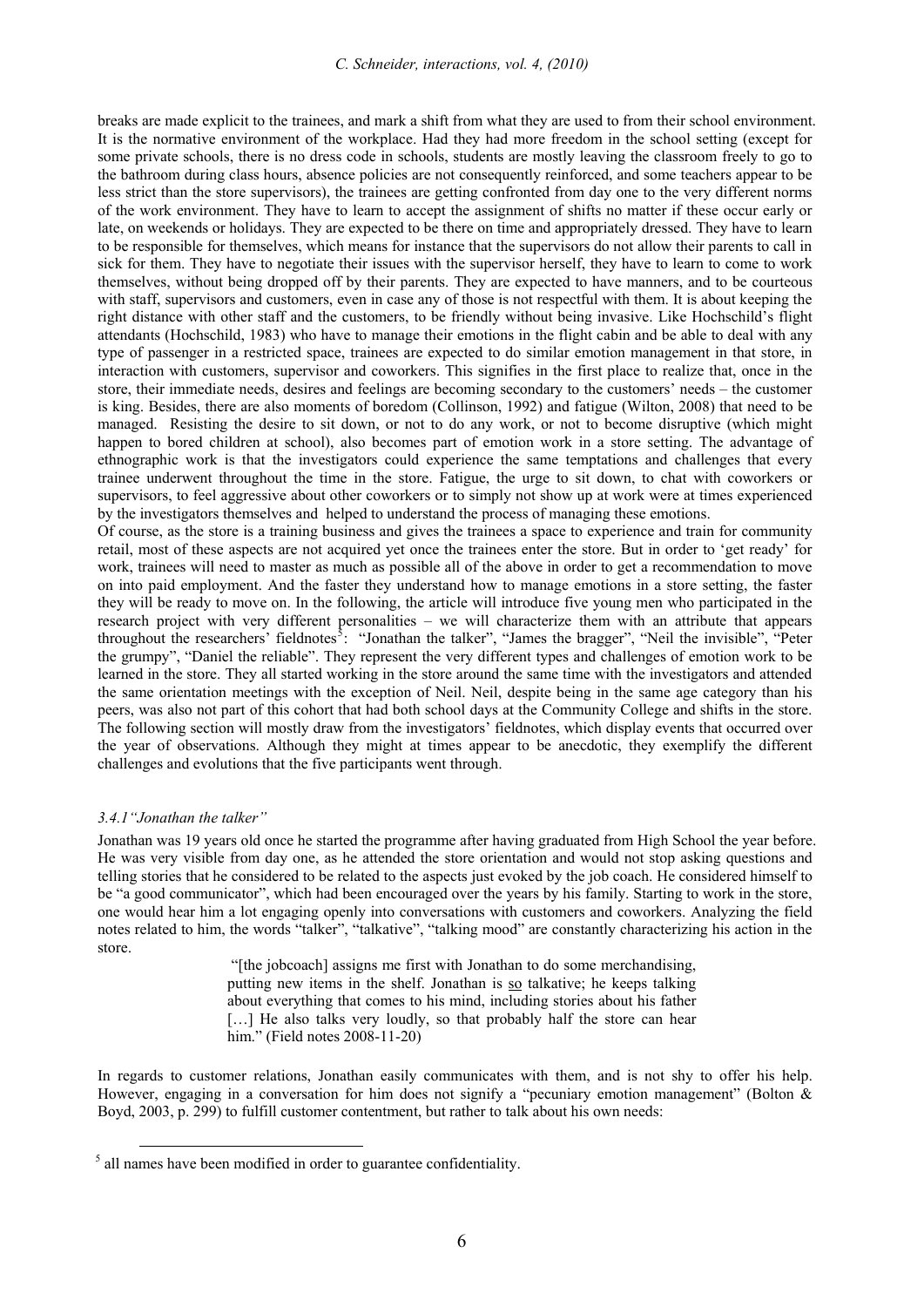"Towards the end [just shortly before store closure], Jonathan helps a customer who thanks him for his help. Jonathan answers: 'yes, no problem, we are actually almost done tonight.' The customer laughs and says: 'so, you actually want us to be out so that you can go home…'" (Field notes 2008-11-24)

This interaction with a customer also reveals that the customers are mostly very lenient with the trainees, as most of them know that this is a training business. Jonathan's answer does not offend the customer and rather makes him chuckle. However, Jonathan's hurry to finish his shift and close the store is obvious, and goes against the required emotion work in the store. One might be reminded of students who, towards the beginning of recess, are getting impatient to leave the classroom and go on their break. Feeling rules in a store setting require an employee to have the same patience and kindness no matter the hour that a customer enters the store. Jonathan's communicative abilities, which seem to be a "good fit" with a store requiring good customer service, turn into a challenge for him, as the feeling rules of the store allow openness to the customer's needs but require discretion on the clerk's side about his/her personal life, needs and desires. Over the year, the job coaches assign him more and more tasks with less customer interaction and an emphasis on a specific task to accomplish. Jonathan struggles with this expectation of talking less and thus managing his emotions, and ultimately returns to further education at the local Community College.

### *3.4.2"James the bragger"*

James (20 years) came to the store with the conviction that he already had what it takes to find employment, as he already had a paid job at a pizza restaurant chain while being a student in High School. He kept this job while having shifts at the store. This experience comes up during the common shifts in the store, but as an experience that, in his mind, ranks him somehow higher than his fellow employees (because he actually earns minimum wage there). He is a young man with a very pleasant physical appearance which gives him some preliminary advantage above some of his coworkers. In the beginning, the principal investigator actually was not sure if he was part of the employees because of his physical appearance. Several times, the field notes note "brags" and "bragging" when mentioning interactions with him. He dresses like a teenager; one would see him mostly wearing jerseys of his favourite hockey team, the Toronto Maple Leafs. He does what some of his coworkers refer to as 'goofing around', provoking coworkers and not staying on assigned tasks, and scuffling for fun with his fellow workers. He lacks a sense of appropriate proximity to coworkers and customers. It is interesting to see that the emotion work required for a 'student job' in the back of a pizza franchise restaurant is not the same as for professional training that aims at moving people into permanent employment. 'Goofing around' seems to be an integral part of certain student summer jobs that do not require much accountability, as people either leave that job soon, or others quickly rise in the hierarchy of the restaurant. It appears that James had difficulties distinguishing between the different settings and could ultimately not manage his emotions towards staff, coworkers and customers.

"James creeps up several times behind us, he is still taking a lot of space and talks about his 'paying job' where he has to go tomorrow. He keeps coworkers away from their job. He is wearing a huge Toronto Maple Leafs shirt […], and he is going up and down the aisles, not making any effort to get out of the way of people." (field notes 2008-10-25).

It turns out later that James' bragging can be considered as a strategy of stigma management in order to hide the fact that he has a reading disability. Schneider (2007; 2009) has shown how children with disabilities manage their stigma in order to be "part of the crowd".

> "James seems to be a little bit tired, and not very motivated to do the receiving with the list. I wonder if we will get anything done, as he is hanging out (literally) on his chair, and seems not to want to work. We start working on the boxes, he finds (with some help for certain items) the numbers, checks them off, tells me the price. But when I ask him if he can tell me the item description, he blocks and then all the sudden admits that he can't read. I am sort of stunned, I did not expect this after all the bragging he had done over the last weeks […] He says that 'they screwed up at school', that they could not teach him to read, but that he does not need it at his job (dishwasher at Boston Pizza)." (field notes 2008-12-06).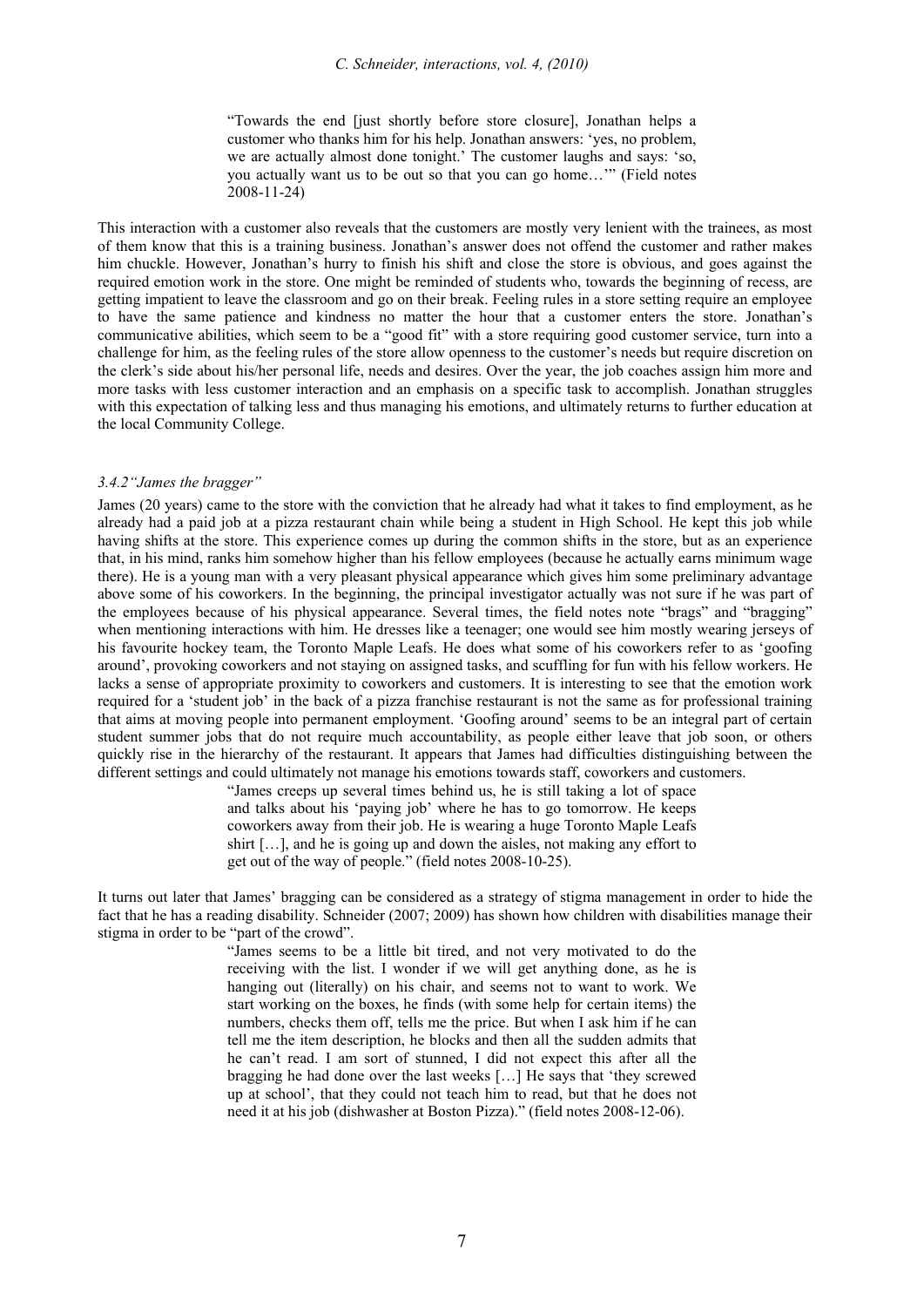James has built up strategies to dissimulate his reading disability, from his looks to his constant bragging about jobs. Emotion work as required in the store and those strategies hardly complement each other. Ultimately, James will pull out of the programme for that very reason, as he is not able to make the transition from the school and summer job environment to the permanent professional workplace environment. But he will keep his job at the restaurant, and also have a temporary job as a security guard at a summer festival. It appears that he is able to maintain short periods of "pecuniary emotion management" (Bolton & Boyd, 2003) but only in the short-term interest of quickly making some "pocket money" for his own needs. His case make obvious to what extent the blurred notion of "professionalism" actually contains a strong emotion work component that is rarely made explicit in definitions of professional attitude.

#### *3.4.3"Neil the invisible"*

While, for some trainees, emotion work consists also in recognizing boundaries and in reducing extroversion in order to respect what can be called "professional boundaries", for others, rather introversion and shyness are becoming a challenge. One of those examples would be Neil (24 years) who the field notes characterize as "shy", "quiet", and "looks kind of lost", which means that he would stand on the shop floor as if someone had forgotten him there. When he was talking, he was rather whispering than speaking. Two examples from the field notes show that while, for some, emotion management requires to limit the emotional expression in a certain setting, it can signify for other to expand their presence, especially on the shop floor.

> "Some customer asks me about reading glasses, and I try to find them, ask Angela [one of the job coaches]. When she tells me where, Neil is already there pointing at them. He has heard the conversation, but did not jump in as he is still very shy I guess." (field notes 2008-12-13)

> "Angela assigns him [Neil] to bring the boxes that need to be received upfront (heavy with the batteries), so he starts doing that. I stand upfront talking with Jane [another trainee], in his way for dropping off the box that he is carrying, but he does not say a word. As I turn around, I realize that he is standing behind me waiting, and I tell him that he should shout at me to get out of his way. I ask him how long he stood there. He smiles and says that he is strong enough to have taken it… but then he adds that Sarah [another job coach] has told him that he should speak up." (field notes 2009-05-30)

Neil slowly overcomes his shyness, as, in retail, it is expected of him to be available and communicative with the customers, to "speak up". His goal can be found posted on the "ladder of success" on a sticky note (see section 3.1). Over the year, he starts to speak louder, and engages in more interactions with the customers. He looks less 'lost' while being on the shop floor (he has learned different ways how to keep busy, e.g. by fixing or reorganizing displays on the shelves). He also becomes more visible once he starts working as the cashier in the store, which is a highly exposed part of the store, as it is at the store entrance and elevated from the rest of the floor. The cashier in the store can usually be seen through the shop window. Standing up there gives the trainee a certain importance and makes visible his/her progress in the training process. The trainee is now responsible enough to handle real money and also the pressure that might come with it – in other words, the trainee is able to manage money as much as emotions in front of the customers. Neil visibly enjoys this recognition.

> "We talk about cash, and he starts smiling (he has a gorgeous smile), and tells me how much he likes it." (field notes 2009-06-21)

Once he engages into a conversation, he speaks louder and his voice contains self-assurance. Also, physically, his body language shows more presence and visibility. His job coaches, towards the end of the observation period, tell me that he is now "ready" to move on into paid employment and the job developers have started to look for possible positions for him. It appears that he has learned "pecuniary and prescriptive emotion management" (Bolton & Boyd, 2003, p. 295), but that the empowerment he received from this skill has helped him to engage into presentational emotion management, too. The positive reactions he receives from customers about him being friendly and accessible reinforces his friendly attitude which is one of the important desired traits in customer service. He becomes more outgoing, and in turn, is considered to be "ready for work". Wilton (2008, p. 365) refers to the "positive sense of self" that disabled workers might receive by engaging into emotional labour.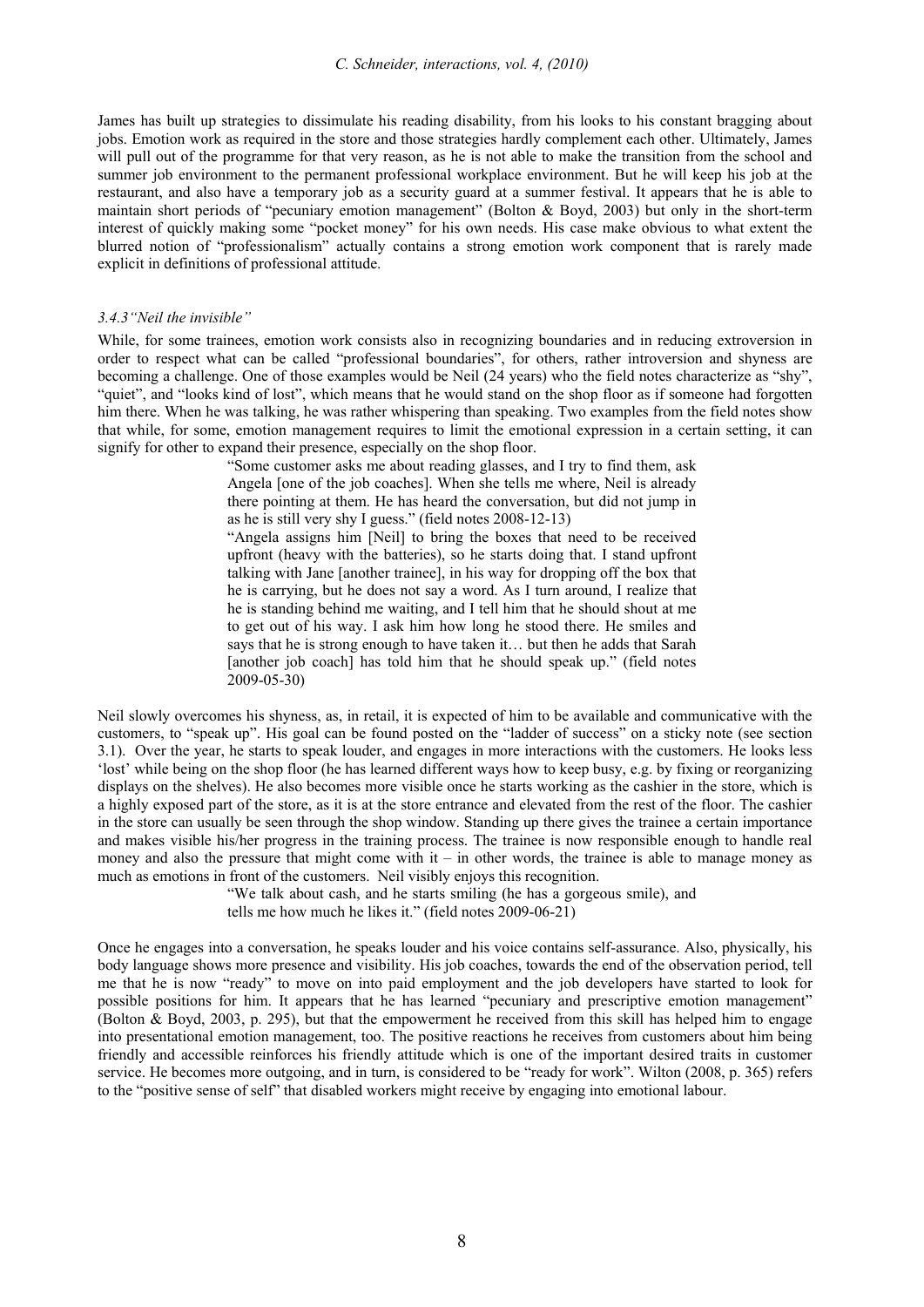*3.4.4"Peter the grumpy"* 

Peter (19 years old) has a broad vocabulary and few difficulties to master the skills required in the store. It appears that his main challenge definitely lies in managing emotions. The field notes mark very often "grumpy", "defensive", "aggressive", "rude" or "cranky" about him. During shifts, especially in the beginning, the investigators were often wondering if he would just run away or become violent. However, one could observe how he has set up some strategies to manage overwhelming emotions (asking to step out, going to the bathroom). Peter was very well aware about how far he could go in his behaviour, as the investigator could see how much energy it took him to keep things under control, to do "self-policing" (Wilton, 2008, 370). On the other hand, his rudeness and grumpiness were more difficult to overcome in interactions with staff and customers.

"Peter seems to be upset about everything I say, getting quickly defensive. [...] he seems to be very anxious about everything, even if he controls still quite well. The work in the store seems to a huge challenge for him. I understand his difficulties, but on the other side, I wonder how he will deal with a normative environment like a store or a regular workplace. As I said, I did not feel it would be fun to work with him, as he is very tense and his tone quite rude." (field notes 2008-11-09)

"Peter shows up, […], he is on the shop floor, sometimes very abrupt today. I am discussing with a customer, and he rushes into the conversation: 'anything I can help you with sir?' weird, that sometimes, he does not realize that there are situations where this is not appropriate." (field notes 2009-05-24).

"Brigitte, a more recent employee, has to do cash training beside Peter and her presence upsets him. He tells me 'I can't stand her' (hopefully silently enough so that she does not hear it), and at some point even asks me to take over so that he can calm down. […] he cannot stand this distraction, as it puts him out of his routines. I simply tell him that I cannot help him about it, and the he should tell Angela [job coach] if he needs to. Later, once Brigitte is done, he tells me 'I am doing much better now." (field notes 2009-05-24).

Peter is the one whose emotion management efforts are the most visible, as one can observe in his face how he tries to control strong and overwhelming emotions. According to Hochschild (1983), Peter is rather on the level of "surface acting" than "deep acting" as it is so obvious that he constantly tries to manage his emotions in the store setting. As an actor, he could be identified rather as a "bad actor" playing the role of a friendly retail employee. Being in the store and being assigned as a cashier, his management skills are improving, and he starts to show more often his humoristic side. But this learning process remains fragile and is complicated by family issues (his father suffers from Alzheimer's disease and passes away towards the end of the observation period). This, of course, has a huge impact on his emotion management in the store, as it signifies to literally 'leave at home' another layer of emotions, as worries and grief. At the end of the year, Peter decides to return to school and take courses in information technology.

## *3.4.5"Daniel the reliable"*

Daniel (19 years), like James, has had a dishwasher job in a restaurant, but it appears that this previous employment does not play out in the same way as it did for James. From the very beginning, he is a very smiling and cooperative coworker who makes a lot of effort to be on the task and to do things right (his writing and math skills appear to be weak). He realizes very quickly the implicit feeling rules of the store, and one can consider that he already possessed skills in presentational and philanthropic emotion management (Boyd & Bolton, 2003, p. 297), as he has been always very involved in athletic activity as for example Ice Hockey or Lacrosse. He learns to blend those skills with pecuniary and prescriptive feeling rules required in retail. The following shows how he struggled in the beginning with the acceptance to have a shift on Halloween evening. At the same time, the example shows that he has already figured out that he can negotiate such issues by switching shifts with other coworkers:

> "Daniel is preoccupied by having to work on Halloween evening on closing shift, he says that no one will be in the store on that night, he tries with several people to switch shifts, but does not have success. James tells him 'oh, you want to go get all the candy...' Daniel asks every new person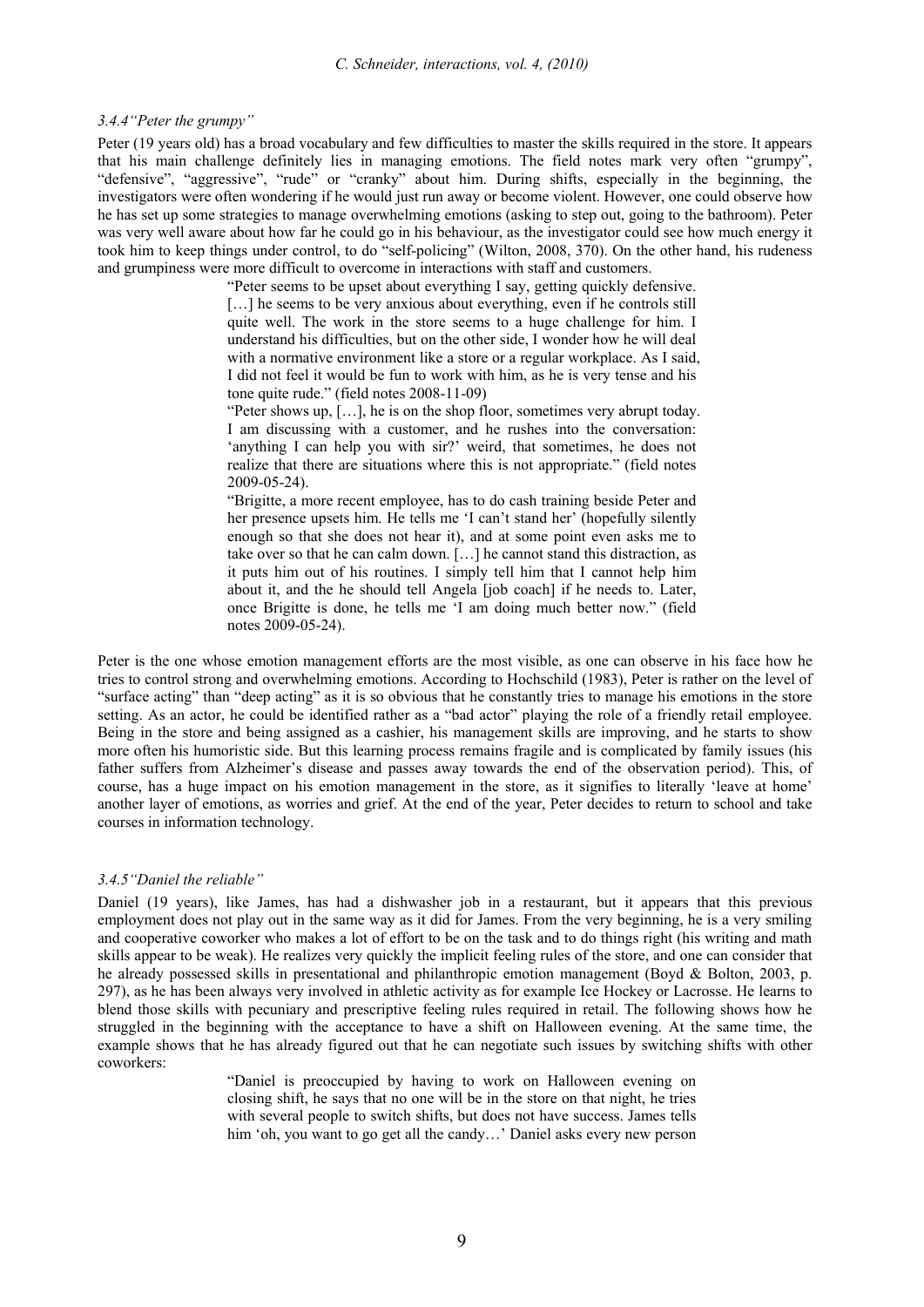coming into the storage room if they could not switch with him." (field notes 2008-10-25)

Daniel ends up working on that evening, as his only alternative would be to skip the shift at the store<sup>[6](#page-9-0)</sup>, which is not an option for him. He begins to realize that it is expected of him to be there, even if he would rather prefer to do "trick and treat" on the evening of Halloween. The field notes characterize him as "concentrated on the task", "helping", "friendly" and "supportive". He appears to manage his emotions quite well in what is required in the store setting, he rather has to learn to be confident about his skills on cash or in the merchandising. In the interactions with his coworkers, he "seems to have a lot of maturity, in terms of keeping up conversations, of politeness, of work attitude." (field notes 2009-10-25). During another conversation, he considers himself a "team player", in sports as well as at work, which suggests once again that he has emotion work skills in the area of philanthropic and presentational emotion management.

Daniel will be one of the first ones to move on into paid employment, at a hotel's parkade. Had he been a team player in the store, he has now to get used to working by himself, and the interview shows how he adopts a strategy suggested by his job coach in order to manage feeling of loneliness and boredom:

CS: yeah, do you miss having coworkers?

D: yeah, a little bit. Hehehe! It gets lonely down there. Haha! Lonely and boring [laughs].

CS: oh really? Already?

D: sometimes. It gets boring, it gets boring down there, not… because, sometimes, you work, you have stuff to do, but… you can't find it, or, like if, you find and you're done in… quickly.

CS: yeah. So what are you doing then?

D: ah… actually, Doris [job coach] has me reading, ah… she, she tells me to study up on, because I wanna do concierge, get into concierge, I've been reading, ah… little books that she got, like, from upstairs in the … lounge and stuff. For… little facts around the city, and all of that, and… restaurants in the city.

CS: oh, so that you can tell people…

D: yeah, what to recommend, and stuff, yeah.

Daniel has learned over the time how to manage different emotions in the workplace including boredom and lack of social contact. He is "ready for employment", he hopes to keep the job and even move into a better position by "sucking up" the current job, which leaves him by himself in a basement garage. He projects himself into a betterpaid position, which makes it worthwhile to retain the current one. It shows that he has also situates himself in a time frame, managing immediate frustrations and needs for the sake of an improvement in the near future. This also hints towards the emotional aspect of professionalism.

# 3.5 What does it mean to be professional?

These observations have led the author to revisit the notion of what it means to be professional. The term of professionalism appears to be of a rather inflationary use and its meaning does not seem to be very clear. From a first perspective, being professional implies the necessary skills, habits and attitudes needed for being employed in the given field. Expectations of professionalism usually do not refer towards emotions; they rather talk about attitudes or the following of ethical standards. One can consider that the emotional component is included in the notion of attitude, but it is rarely made explicit. In order to change one's attitude, the individual has to manage emotions of like or dislike. S/he has to contain emotions that are considered inappropriate for the given professional field.

This reflection might give elements on how to make professional education or training programmes more accessible by deconstructing the notion of attitude. 'Change your attitude', does not give enough elements for the participant to know what to do. By addressing the necessity of emotion work, the participant might get a better insight in the process that s/he needs to engage in. The participant examines his/her emotions in a given situation and then makes adjustments if necessary and/or desired.

In the case of persons with disabilities, learning to do emotion work appears to be even more important, as it addresses clear elements on how to proceed to change an attitude. People with disabilities frequently struggle with

<span id="page-9-0"></span><sup>&</sup>lt;sup>6</sup> Other trainees would at times not show up without an excuse, which is noted by the job coaches and will be addressed in the 12-week-reviews.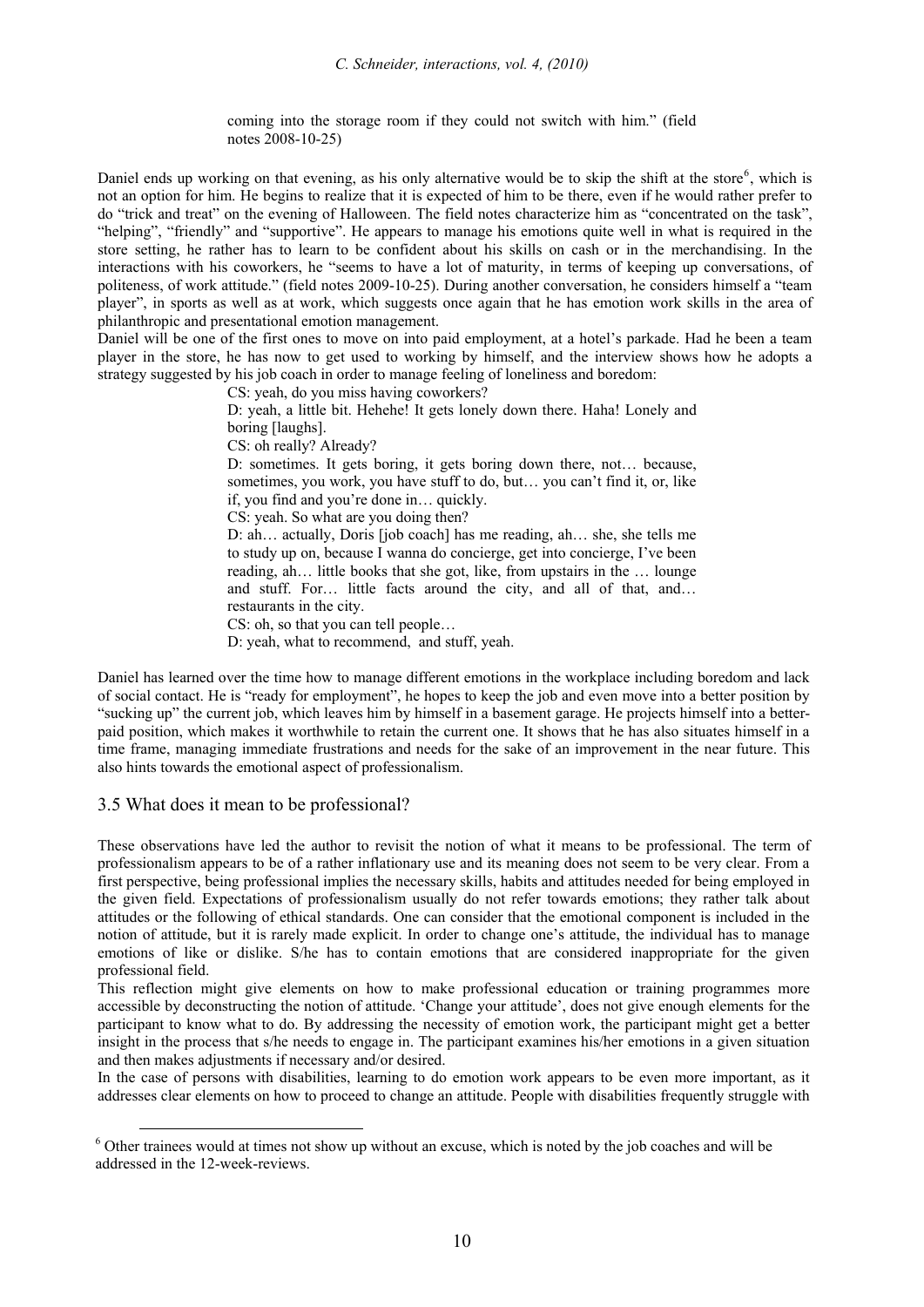the normative expectations of the workplace, especially as they are often represented as a big bulk of expectations. The accommodation of people with disabilities also implies to scaffold as much as possible the access to the workplace. Learning to do emotion work could be one of these scaffolding elements. During several conversations at the Dollarstore, staff found the notion of emotion work to be extremely helpful for their work. Some of the staff told the investigator that they had started to replace the term of attitude change with emotion work and its implications. It is too early to evaluate if and how this shift made a difference, but it might give an additional tool for the professional training of people with disabilities.

# **4. Juggling with emotions**

*''The image that emerges of the individual is that of a juggler and synthesizer, an accommodator and appeaser, who fulfils one function while he is apparently engaged in another; he stands guard at the door of the tent but lets all his friends and relatives crawl in under the flap''. (Goffman, 1961, p. 139)* 

The five young men introduced in this article stand for several forms of emotional labour required in customer service in our contemporary society. It reveals the strong normative environment that sets the stage for everyone who wants to participate in the labour market. The most successful participants are those who are able to juggle with the different types of emotion management, and are also able to give the "little extra" (Bolton & Boyd, 2003) to coworkers, supervisors and customers. It is obvious that this article shows the need of young people with disability to adapt to this work environment, but has not drawn a lot of attention to the need of accommodating the person with disabilities in the workplace. More than school culture, the workplace culture is deeply related to the economic capitalist structure, and excludes people who are deviant from its normative expectations. "Accommodation constitutes a challenge to the logic of contemporary capitalist economies, where flexibility is first and foremost a privilege of capital" (Wilton, 2004, p. 423). Those who do not possess this flexibility might quickly be recognized as "problem or fragile workers" (Wilton, 2004). Others might find themselves alienated by the normative expectations of the workplace. People with disabilities and the expectations they face for employment make it obvious how much implicit emotional labour is expected from all of us. It questions the way the workplace has been organized and if there are ways to change and adapt the workplace to people's needs.

On the other side, the Dollarstore is very realistic about what is currently needed to retain employment in the business world. Three of the five young men have not been able to master the emotion management required by the store. James keeps the precarious jobs he had before and Peter and Jonathan will return to community college and enrol in other programmes. It shows that, at this point, these young men have alternatives and that they might explore other options that do not require the same emotion management as retail service<sup>[7](#page-10-0)</sup>. This does not necessarily signify a failure of these young men, as the store has allowed them to recognize if retail is a valid option for their future employment. Two out of the five (Neil and Daniel) have learned the necessary feeling rules in order to move on into paid employment. They had the time and the space to discover what it takes to be in retail. This, on the other hand, means that customers of the store have to be ready to offer philanthropic emotion management: accepting that an employee needs longer to do the cash register, that a clerk might not be as polite as expected, that their physical appearance might not meet their aesthetic expectations… A survey showed that 90% of the participating customers know that the store is a training business, and that they anticipate a slower pace and some extra help necessary for the employees.

Thus, if this analysis has demonstrated the dis-abling side of the service industry, it also reveals the en-abling culture of a training business, which helps some youth with disabilities to make a successful transition into the workplace. It allows them to learn new forms of emotion management that they could not acquire during their previous socialization and schooling career and that they need to participate in the labour market. We can criticize capitalistic economic systems, but Goffman's 'juggler' also implies the ability to participate in it if needed or desired. To make feeling rules obvious and use them to their own advantage gives people with disabilities more alternatives and the agency to accept them or not. School and job training need to take this into account and make it more explicit in their educational goals.

<span id="page-10-0"></span><sup>&</sup>lt;sup>7</sup> The author keeps of course in mind that this might not necessarily be the case for any person with disabilities, depending on the severity of their impairments. But it turned out that the social and transition services in Nova Scotia for these young people offered a range of alternatives, from sheltered workshops to educational offers at the Community College.